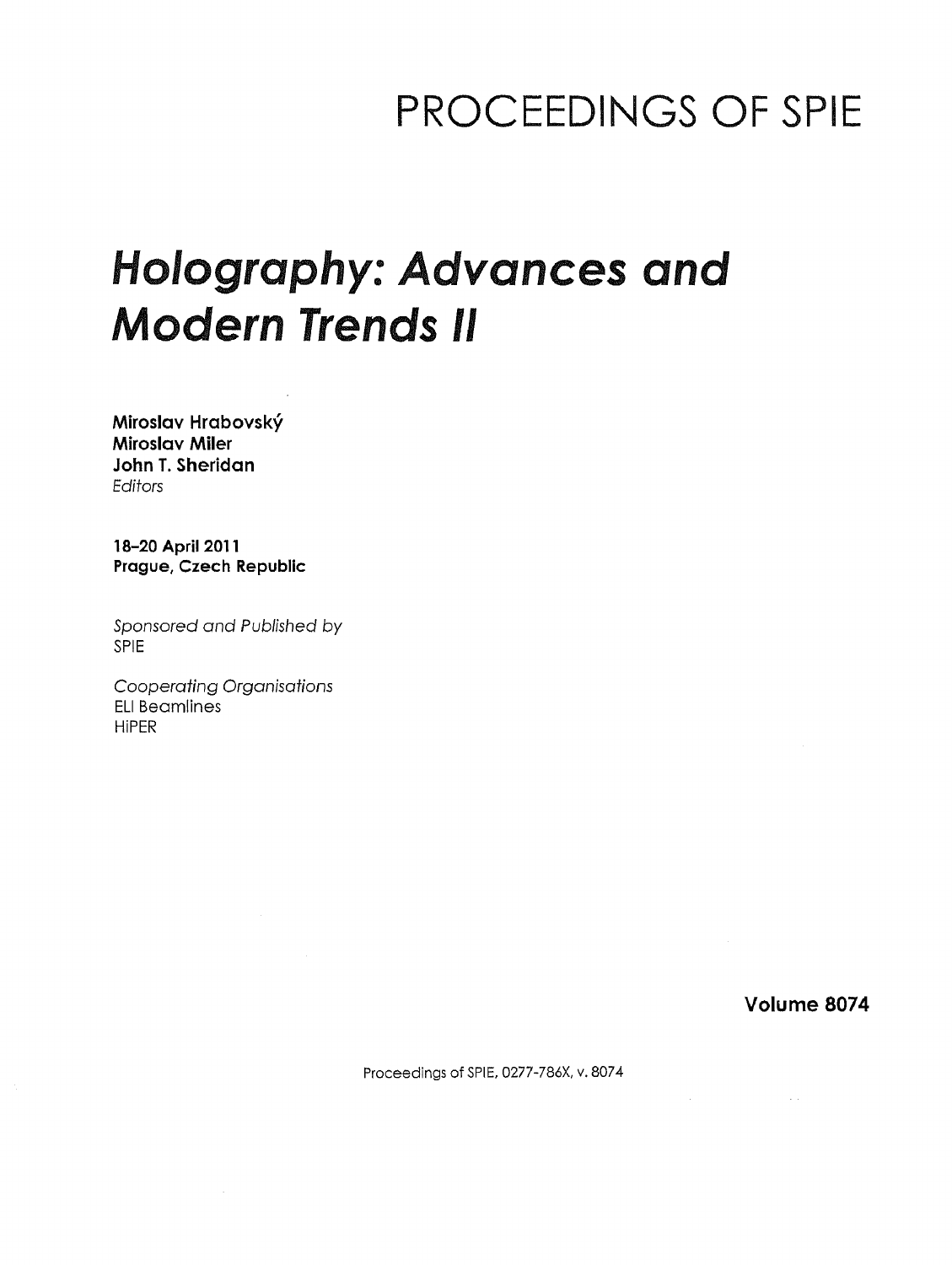### **Contents**

vii Conference Committee

#### SESSION <sup>1</sup> DIGITAL HOLOGRAPHY AND COMPUTER GENERATED HOLOGRAMS <sup>I</sup>

- 8074 02 Advances in digital holographic microscopy: coherence-controlled microscope (Invited Paper) [8074-01] R. Chmelik, Brno Univ. of Technology (Czech Republic)
- 8074 03 Single particle atmospheric aerosol analysis using digital holographic microscopy [8074-02] M. Mihailescu, National Institute for Research and Development in Microtechnologies (Romania) and Politehnica Univ. from Bucharest (Romania); R. E. Cojocaru, Politehnica Univ. from Bucharest (Romania); C. Kusko, National Institute for Research and Development in Microtechnologies (Romania); F. Toanca, National Institute of Research and Development for Optoelectronics (Romania); A. Dinescu, National Institute for Research and Development in Microtechnologies (Romania); P. Schiopu, Politehnica Univ. from Bucharest (Romania)
- 8074 04 Memory efficient noise reduction in in-line Fresnei digital holography [8074-03] N. Pandey, B. Hennelly, National Univ. of Ireland (Ireland)

#### SESSION 2 DIGITAL HOLOGRAPHY AND COMPUTER GENERATED HOLOGRAMS II

- 8074 05 Digital holography for microscopic Imaging and 3D shape measurement (Invited Paper) [8074-04] J. Buehl, H. Babovsky, M. Grosse, A. Kiessling, R. Kowarschik, Friedrich Schiller Univ. Jena (Germany)
- 8074 06 Computer-generated hologram for 3D display from ray information on tilted surface [8074-05] K. Yamamoto, T. Senoh, R. Oi, Y. Ichihashi, T. Kurita, National Institute of Information and Communications Technology (Japan)
- 8074 07 NPDD model: a tool for photopolymer enhancement [8074-46] M. R. Gleeson, National Univ. of Ireland Maynooth (Ireland); J. Guo, S. Liu, J. T. Sheridan, Univ. College Dublin (Ireland)
- 8074 08 Optical reconstruction of three-dimensional object from digital holograms using phase information calculated by continuous wavelet transform [8074-07] Z. Sarac, Zonguldak Karaelmas Univ. (Turkey); D. Onal Tayyar, F. N. Ecevit, Gebze Institute of Technology (Turkey)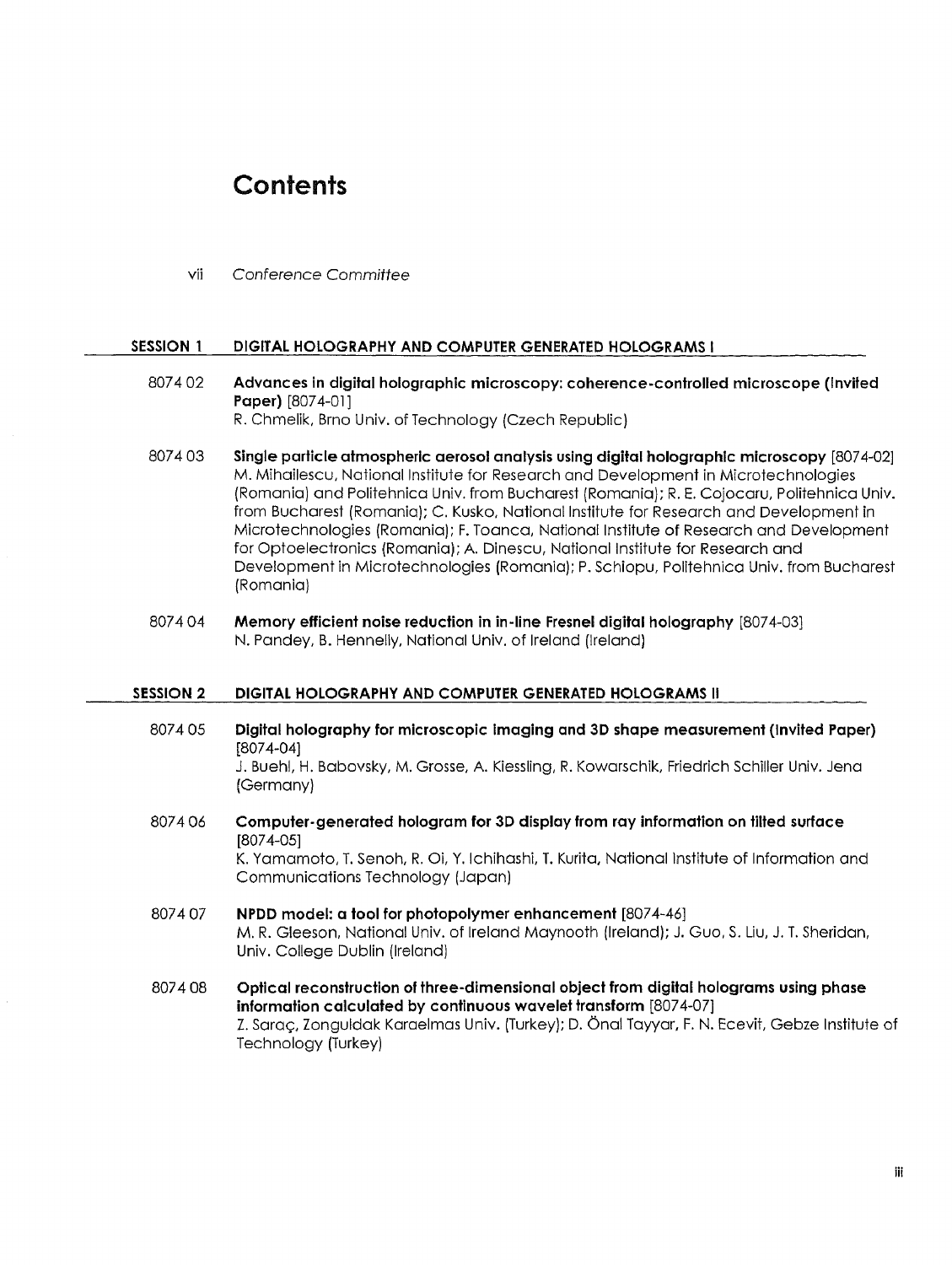#### SESSION <sup>3</sup> SECURITY HOLOGRAPHY AND HOLOGRAPHIC DIFFRACTIVE OPTICS

- 8074 09 Synergy of moire principles and diffraction by periodic structures in optical devices for document security [8074-09] I. Aubrecht, Police Presidium CR (Czech Republic)
- 8074 0B Sequential aberrations compensation in an off-axis holographic imaging system [8074-11] M. Beuret, Univ. de Strasbourg (France) and INSA Strasbourg (France); D. Vukicevic, P. Twardowski, Univ. de Strasbourg (France); J. Fontaine, Univ. de Strasbourg (France) and INSA Strasbourg (France)
- 8074 0C Digital holography and phase retrieval: a theoretical investigation [8074-44] D. P. Kelly, T. Meinecke, N. Sabitov, S. Sinzinger, llmenau Univ. of Technology (Germany); J. T. Sheridan, Univ. College Dublin (Ireland)

#### SESSION 4 RECORDING MATERIALS AND INFORMATION STORAGE <sup>1</sup>

- 8074 0D Holographic recording diffraction gratings in BB640 photographic emulsions with femtosecond pulses in infrared region (Invited Paper) [8074-12] A. Fimia, P. Acebal, S. Blaya, L. Carretero, R. F. Madrigal, A. Murciano, J. Neftali, Univ. Miguel Hernández de Elche (Spain)
- 8074 0E Synthesis and properties of 1,3-dioxo-lH-inden-2(3H)-ylidene fragment and (3-(dicyanomethylene)-5,5-dimethylcyciohex-1-enyl)vinyl fragment containing derivatives of azobenzene for holographic recording materials [8074-13] E. Zarins, V. Kokars, A. Ozols, P. Augustovs, Riga Technical Univ. (Latvia)
- 8074 OF Photopolymerizabie thiol-ene nanocomposite materials for holographic applications [8074-14]

Y. Tomiia, E. Haia, S. Yasui, K. Mitsube, Univ. of Electro-Communications (Japan)

- <sup>8074</sup> 0G Theoretical and experimental analysis of chain transfer agents behaviors in photopolymer material [8074-15] J. Guo, Univ. College Dublin (Ireland); M. R. Gleeson, National Univ. of Ireland Maynooth (Ireland); S. Liu, J. T. Sheridan, Univ. College Dublin (Ireland)
- 8074 OH Spectral study of irgacure 784 dye in an epoxy resin photopolymer [8074-16] D. Sabol, Univ. College Dublin (Ireland) and Slovak Institute of Metrology (Slovakia); M. Sabolovd, Polymer Institute (Slovakia); M. R. Gleeson, J. T. Sheridan, Univ. College Dublin (Ireland)

#### SESSION <sup>5</sup> RECORDING MATERIALS AND INFORMATION STORAGE II

8074 0K Experimental research of micro-hologram multiplexing method on thin photosensitive medium in holographic memory [8074-19] L. D. Sergeevich, O. S. Borisovich, P. A. Yurievich, Bauman Moscow State Technical Univ. (Russian Federation)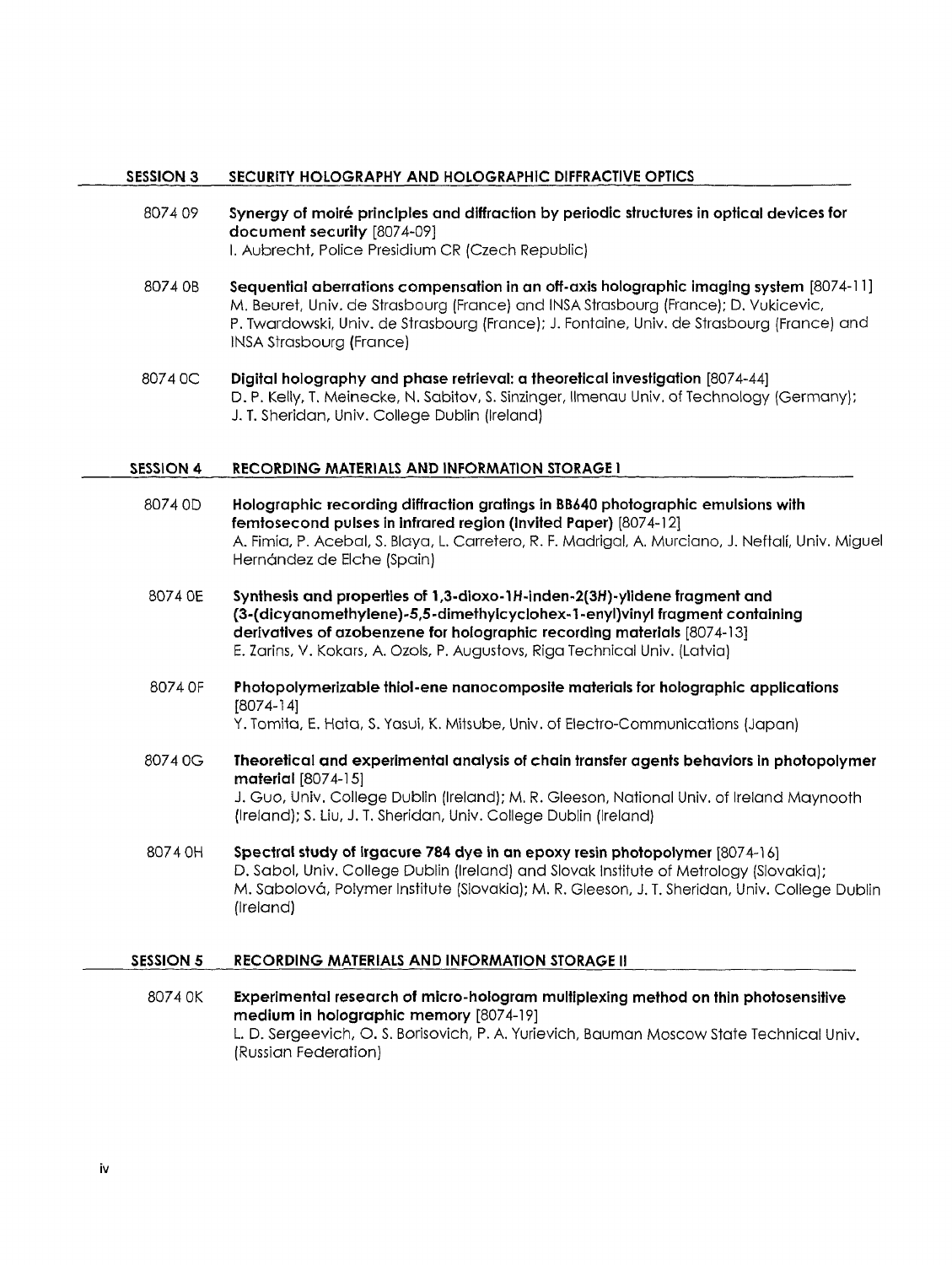#### SESSION 6 HOLOGRAPHIC METHODS AND OTHER APPLICATIONS

- 8074 OL Exploring unconventional capabilities of holographic tweezers (Invited Paper) [8074-21] R. J. Hernandez, Univ. della Calabria (Italy); P. Pagliusi, Univ. della Calabria (Italy) and CNR-IPCF, UOS Cosenza (Italy); C. Provenzano, Univ. della Calabria (Italy); G. Cipparrone, Univ. della Calabria (Italy) and CNR-IPCF, UOS Cosenza (Italy)
- 8074 0M Holographic fabrication and transmittance analysis of three-dimensional photonic crystals [8074-22]

Y. Ono, M. Notsu, Ritsumeikan Univ. (Japan)

- 8074 ON New methods of near-field holography [8074-23] D. E. Silin, Institute of Applied Physics (Russian Federation); I. E. Kozhevatov, Radiophysical Research Institute (Russian Federation)
- 8074 OP Estimation of quality of 3D holographic images by means of stereogrammetry [8074-24] N. Maryasov, T. Maryasova, National Aviation Univ. (Ukraine); A. Maryasov, Institute of Applied Optics (Ukraine)
- 8074 0Q Measurement of surface resistivity/conductivity of carbon steel in 5-20ppm of TROS C-70 inhibited seawater by optical interferometry techniques [8074-25] K. Habib, Kuwait Institute for Scientific Research (Kuwait)

#### POSTER SESSION

- Modeling of spatial-frequency spectrum of security holograms and optoelectronic spectrum analyzer for their identification in real time (Invited Paper) [8074-08] A. Zherdev, S. Odinokov, D. Lushnikov, Bauman Moscow State Technical Univ. (Russian Federation) 8074 OR
- Creation of raster relief structures on silver-halide photographic emulsions with the help of two-dimensional holographic gratings [8074-28] N. M. Ganzherli, loffe Physico-Technical Institute (Russian Federation); S. N. Gulyaev, St. Petersburg State Polytechnical Univ. (Russian Federation); I. A. Maurer, G. Yu. Sotnikova, D. F. Chernykh, loffe Physico-Technical Institute (Russian Federation) 8074 0T
- Amorphous As-S-Se semiconductor thin films for holography and lithography [8074-29] V. Kolbjonoks, V. Gerbreders, Daugavpils Univ. (Latvia); J.Teteris, Latvian Univ. (Latvia); A. Bulanovs, Daugavpils Univ. (Latvia) 8074 0U
- Analysis of the addition of a crosslinking agent in pyrromethene-HEMA based photopoiymerizable holographic recording materials [8074-30] S. Blaya, P. Acebal, L. Carretero, R. F. Madrigal, A. Murciano, A. Fimia, Univ. Miguel Hernández de Elche (Spain) 8074 0V
- Analysis of the effect modification of the photoinitiator system in pyrromethene-HEMA based photopoiymerizable holographic recording materials [8074-31] S. Blaya, P. Acebal, L. Carretero, R. F. Madrigal, A. Murciano, A. Fimia, Univ. Miguel Hernández de Elche (Spain) 8074 0W